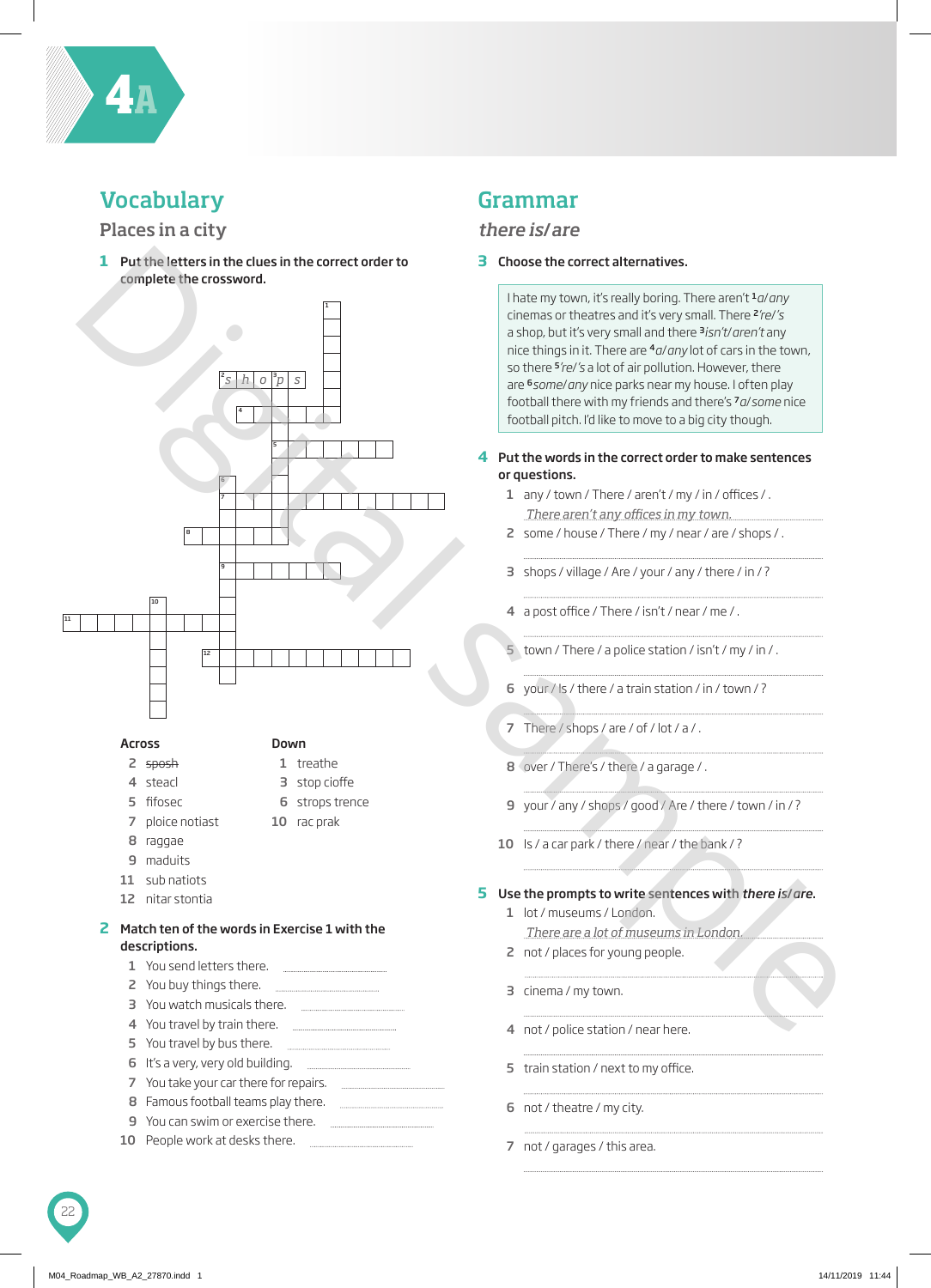

## **Vocabulary**

#### Things in a home

- **1** Correct the spelling mistake in each sentence.
	- *curtains*
	- 1 Open the  $c$ ertains, it's dark in here.
	- 2 There's a big spider in the bathe!
	- 3 We need to buy new furnitur for our house.
	- 4 The glasses are in that cubboard.
	- 5 There's a bath, but there's isn't a shauwer.
	- 6 I'm in the gaden.
	- 7 Put your clothes in the wardrove.
	- 8 The car is in the garadge.



#### **2** Complete the sentences with the words in the box.

cupboard curtains garage shower upstairs wardrobe

- 1 There are some glasses in the **comediate and there**.
- 2 Why don't do you open the \_\_\_\_\_\_\_\_\_\_\_\_\_? It's really dark in here.
- 3 There's a **in the bathroom** upstairs.
- 4 Come on! Let's go and look .
- 5 We keep our bikes in the .
- 6 My husband has his own for his clothes.

#### **3** Complete the sentences with the correct word.

- 1 That shop sells really nice furniture for the q
- 2 It's dark outside; close the c
- 3 Put the coffee away in the c\_\_\_\_\_\_\_\_\_\_\_\_\_\_\_, please.
- 4 Dad's in the g with his car. He loves that car.
- 5 This f is old. We need to buy a new sofa and chairs.
- 6 The bathroom is d  $\blacksquare$ , near the kitchen.
- 7 I have lots of clothes in my w .
- 

### Grammar

#### Articles

#### **4** Choose the correct alternatives.

- <sup>1</sup> I put the dishes in *the*/– cupboard.
- 2 There's *a*/*the* TV in the kitchen.
- 3 I've got *a*/*the* cat and a dog. *A*/*The* dog's name is Leo.
- 4 This is *a*/*an* useful book.
- <sup>5</sup> We often play tennis at *the*/– weekend.
- <sup>6</sup> This is –/*<sup>a</sup>* lovely car.
- 7 There's *a*/*the* really comfortable bed in *a*/*the* bedroom.
- 8 Can you open *a*/*the* curtains, please?
- <sup>9</sup> Jia works at –/*the* night.
- <sup>10</sup> It's *<sup>a</sup>*/– nice room, but I don't like *a*/*the* carpet.

#### **5** Complete the conversations with *a*, *the* or – (no article).

- 1 A: Where are **Fig.** keys?
- B: They're in cupboard.
- 2 A: Is Poppy in \_\_\_\_\_\_\_\_\_\_\_\_ garden?
	- B: I don't know. Open curtains and look.
- $3$  A: I've got two children  $-$  boy and girl.
	- B: What's girl's name?
- 4 A: What time do you usually have dinner?
	- B: Around seven o'clock in evening.
- 5 A: I really liked that house. B: Which one?
	- A: one with big bedroom.
- **6** Insert five definite articles and six indefinite articles into the text.

*a*

We don't have/big house, but it's really

nice inside. There are two bedrooms:

big one and small one. Big one is where

I sleep and small one is spare room.

Downstairs, there's living room and

kitchen. Living room is really bright. But

my favourite thing about my house is

garden. It's really big and in summer I like

to sit outside and listen to music.

8 There's some cola in the f .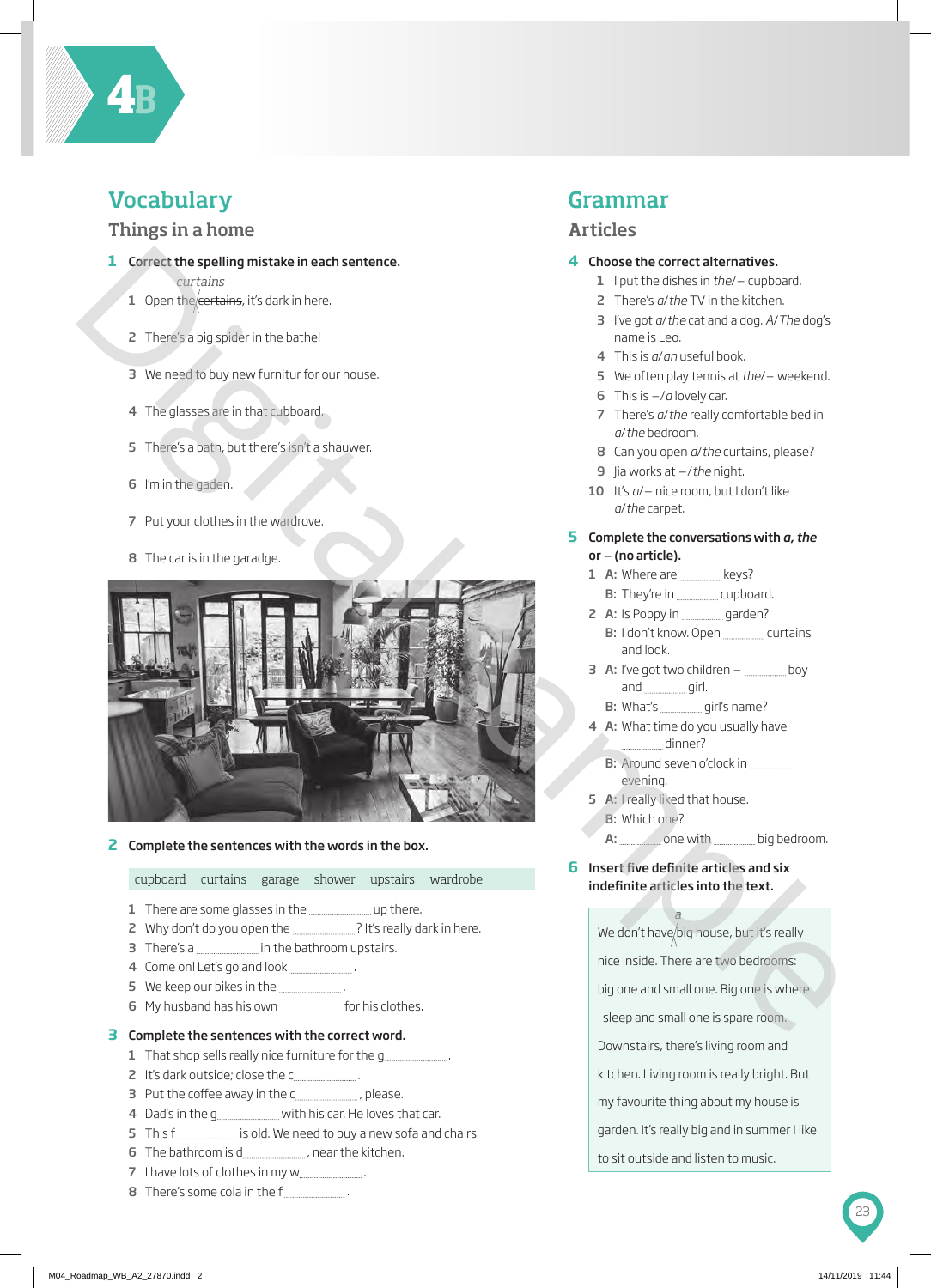

## **Vocabulary**

#### Equipment

#### **1** Match words 1–6 with meanings a–f.

- 1 backpack
- a This has food inside.
- 2 batteries 3 mirror
- **b** Carry things in this.
- 
- 4 can 5 blanket
- c These give you electricity.
- 
- d This helps you find places.
- 
- 6 map
- e You can see yourself in this.
- f You sleep under this.

#### **2** Complete the table with the words in the box.

|  | warm clothes water bottle |  | boots bowl gloves hat knife sunglasses |  |
|--|---------------------------|--|----------------------------------------|--|
|  |                           |  |                                        |  |

| Things you use to eat/drink   Things you wear |  |
|-----------------------------------------------|--|
| bowl                                          |  |



#### **3** Complete the sentences with words in Exercises 1 and 2.

- 1 Always wear a in the desert to keep cool.
- 2 I need my \_\_\_\_\_\_\_\_\_\_\_\_\_\_\_\_\_ it's really bright out here.
- 3 Can I see the ? I think we're lost.
- 4 We need to wear **the manual manual versus** today it's cold.
- 5 Put the keys in your **solut** so they're safe.
- 6 Is there any water left in the .................................? I'm thirsty.
- 7 The radio's dead. Have we got any more ?
- 8 Can I have the **the to sleep under?**
- **9** Cook the **contact Cook** the of beans on the fire.
- 10 Wear **the Common Wear** to keep your hands warm.

## Grammar

#### *need* + noun, *need* + infinitive with *to*

#### **4** Put the words in the correct order to make sentences.

- 1 a / need / You / map / take / to / .
- 2 some / eggs / We / need / .
- 3 warm / I / clothes / some / need / .
- 
- 4 new / a / needs / She / laptop / .
- 5 sleep / to / some / I / get / need / .
- 6 to / a / We / fire / start / need / .
- 7 batteries / I / some / need / .
- 8 blanket / a / need / You /.
- 9 to / soon / We / leave / need / .
- 10 get / water / I / some / to / need / .

#### **5** Choose the correct alternatives.

- 1 I need *a*/*to buy* new bag.
- 2 We need *some*/*to* money.
- 3 James *need*/*needs* some water.
- 4 I don't need *to*/*a* leave yet.
- 5 I need *a*/*some* AAA batteries.
- 6 You need *to tell*/*tell* her you're sorry.
- 7 We need *a*/*to check* map.
- 8 We need *a*/*to* ask someone for help.

**6** Use the prompts to write sentences for each situation.

- 1 I'm late today. I / need / call my mother. *I need to call my mother.*
- 2 Let's have a picnic. We / need / buy / food.
- 3 They have a new baby. They / need / find / a new house.
- 4 I start work at 6 a.m. I / need / get up / early.
- 5 He has exams tomorrow. He / need / study.
- 6 I'm rich.
	- I / not need / money.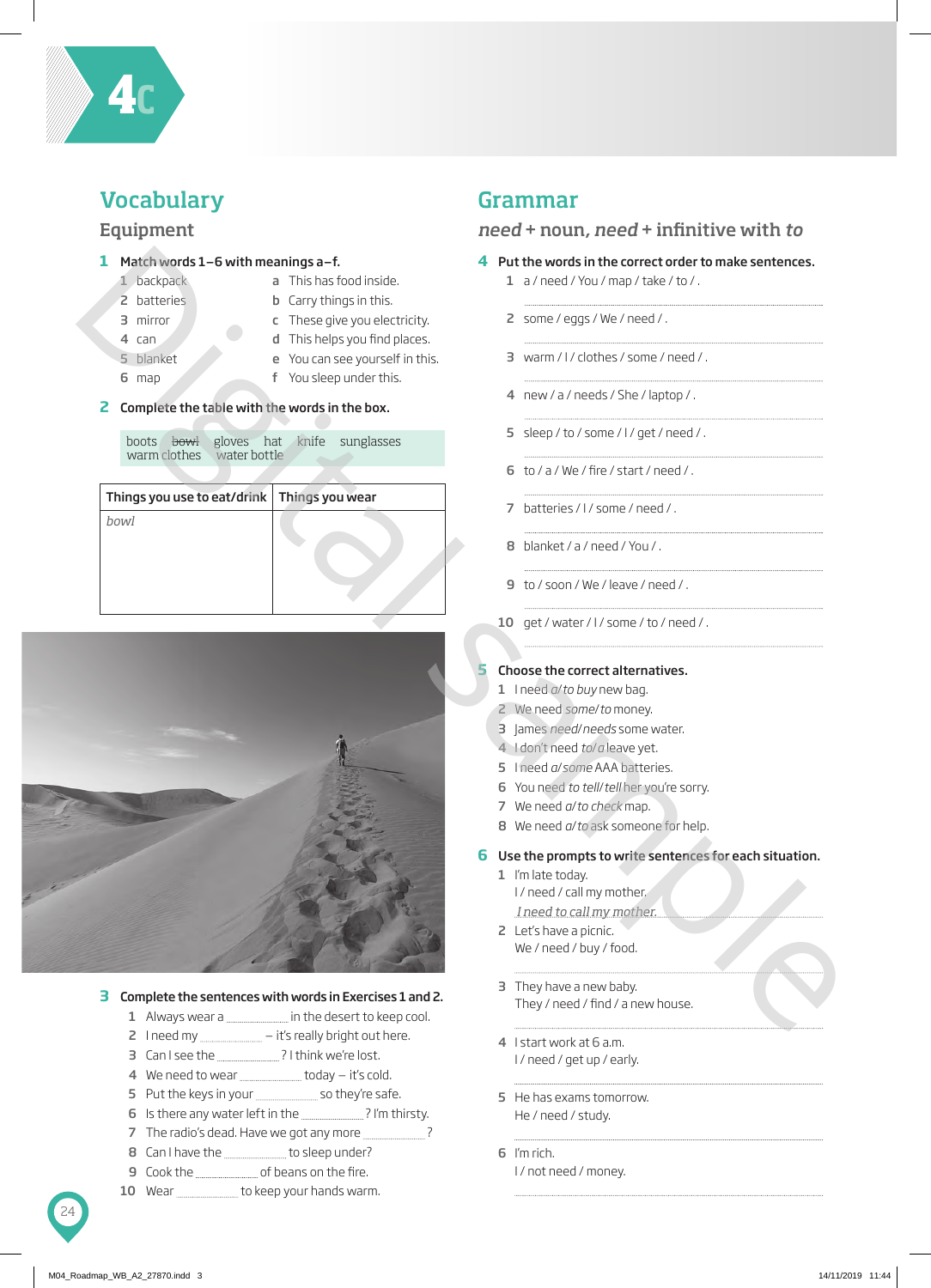

## Functional language

#### Ask for information

#### **1** Put the words in the correct order to make questions.

- 1 changing / the / are / Where / rooms / ? *Where are the changing rooms?*
- 2 the / What / close / museum / does / time / ?
- 3 the / free / museum / Is / ?
- 4 take / museum / Can / in / I / the / photos / ?
- 5 pay / Where / I / do / ?
- 6  $does / end / What / the / time / film / ?$
- 7 a / near / Is / here / there / bank / ?
- 8 any / here / near / Are / toilets / there / ?
- 9 is / How / ticket / a / much / ?

#### **2** Match questions 1–7 with answers a–g.

- 1 Where's the gift shop? \_\_\_\_\_
- 2 What time does the next train to London leave?
- 3 Where do I pay? **Fig.**
- 4 Is there a café here? \_\_\_\_\_\_\_
- 5 Is the museum free? \_\_\_\_\_\_
- 6 How much is a ticket? \_\_\_\_\_\_
- 7 Can I take photos in the theatre?
- a At half past ten.
- $b$  It's  $E5$ .
- c Yes, there is. It's on the fourth floor.
- d No, sorry, you can't.
- e No, it isn't, sorry. It's £10 per person.
- f It's near the museum exit.
- g At the front of the shop.

#### **3** Complete the conversations with the words in the box.

#### Can How Is there time

- 1 A: Are **constant 2** any towels in the changing rooms? B: Yes, there are. Help yourself.
- 2 A: What does the fi lm fi nish? B: At six fifty-five.
- 3 A: much is a ticket? B: It's £20.
- 4 A: Itake photos? B: Yes, you can.
- 5 A:  $\frac{1}{100}$  there a toilet near here? B: Yes, it's downstairs.

## Listening

**1 1 4.01** Listen to five people describing the place where they all live. Is it a small town or a big city?



- **2** Listen again. Are the sentences true (T) or false (F)? Speaker 1
	- 1 He doesn't like the town.
	- 2 He thinks it's a good place for families.

#### Speaker 2

- 3 She thinks it's an interesting town.
- 4 She doesn't want to live there.

#### Speaker 3

- 5 He doesn't think the public transport is good.
- 6 He's got a car.
- Speaker 4
	- 7 He thinks it's an interesting place.
	- 8 He doesn't like his neighbours.
- Speaker 5
- 9 She works in the town.
- 10 The big city is a long way away.

#### **3 a** Choose the correct alternatives.

- 1 Speaker 1 says there *are*/*aren't* a lot of cars.
- 2 Speaker 2 says there *are some*/*aren't any* clubs.
- 3 Speaker 3 says there's one bus every *30 minutes*/*hour*.
- 4 Speaker 3 says you *don't need*/*need* to have a car there.
- 5 Speaker 4 thinks the people in the town are *quiet*/*friendly*.
- 6 Speaker 5 says there's a big city *30 minutes*/*an hour* away.

#### **b** Listen again and check.

#### **4** Match the words in bold 1–3 with meanings a–c.

- 1 ... and it's **safe** to walk around.
- 2 I can't wait to **move away**.
- 3 I've got great neighbours and we often meet and do things together.
- a start living in a different place
- b the opposite of *dangerous*
- c people who live near you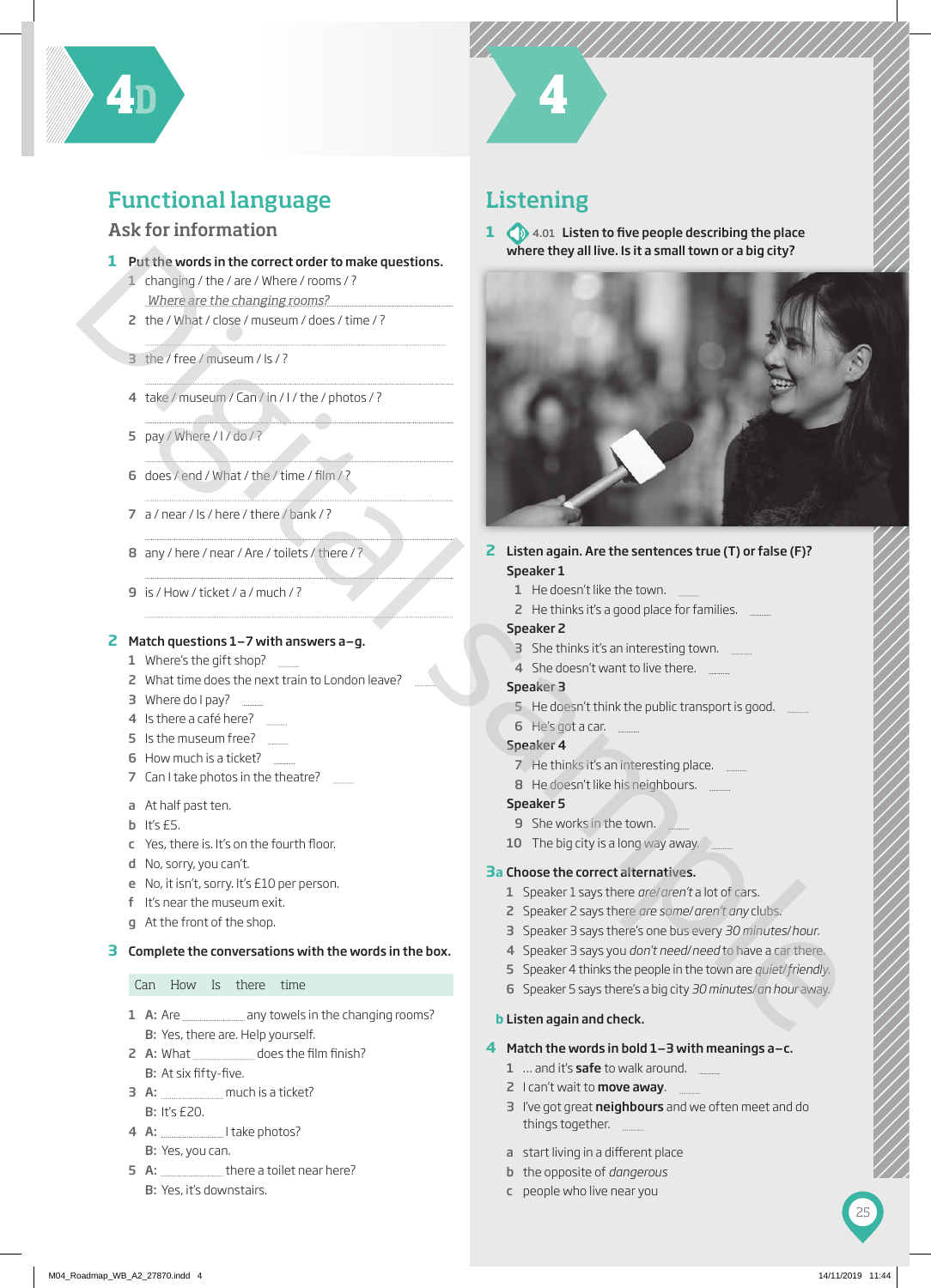## Reading

- **1** Read the article about an unusual town. Why is it unusual?
	- a There aren't any cars.
	- **b** There isn't a school.
	- c Most people live in the same building.
	- d People don't live in buildings.
- **2** Read the article again. Are the sentences true (T) or false (F)?
	- 1 Whittier is in Canada.
	- 2 Around 200 people visit the town in the summer.
	- 3 The weather is bad in the winter.
	- 4 Almost everyone in the town lives together.
	- 5 There's a school in the building.
	- 6 You can drive to the town.

#### **3** Read the article again and choose the correct option, a or b.

- 1 People visit Whittier in the summer a for work. **b** on holiday.
- 2 In the winter, people live in the same building because it's **inside**. a warm b cold
- 3 There a place to send letters in the building.
	- a is b isn't
- 4 Children subsetion control of the winter. a need to b don't need to
- 5 Cars drive **through the tunnel to** the town.
	- $a$  one way b both ways

#### **4** Match the words in bold in the article with meanings 1–4.

- 1 This makes you warm inside in winter.
- 2 You can drive your car or walk under the ground through this.
- 3 big ships which take people on holiday, going to different places
- 4 people who live in a building, town, city, etc.

O you ever look outside your<br>window in the morning, see<br>weather's bad and decide to window in the morning, see that the weather's bad and decide to just stay in? There's a town called Whittier in Alaska, in the US, where people do exactly that every winter.

Whittier is a very small town with only around 200 residents. In the summer, there are a lot of tourists – around 700,000. During the summer, it is a busy tourist town: **cruise ships** stop there, people visit the countryside and it's all quite beautiful.

However, in the winter, it gets very cold and dark, so nearly all the residents live together in the same building. Because it's just one building, the **heating** is cheap. It's very big and there are lots of floors and apartments for people to stay warm in. But they don't just sleep there. There's also a post office, a doctor's, a police station, and even an inside park for children to play in. There isn't a school inside the building though. But there is an underground tunnel that connects the building to the school, so children don't need to go outside when the weather is bad.

The main way to get to the town is through another tunnel which goes through a mountain. It's quite small and cars can only go one way. The direction changes every 30 minutes.

There's something nice about living close to so many people. But it's important to have good neighbours!